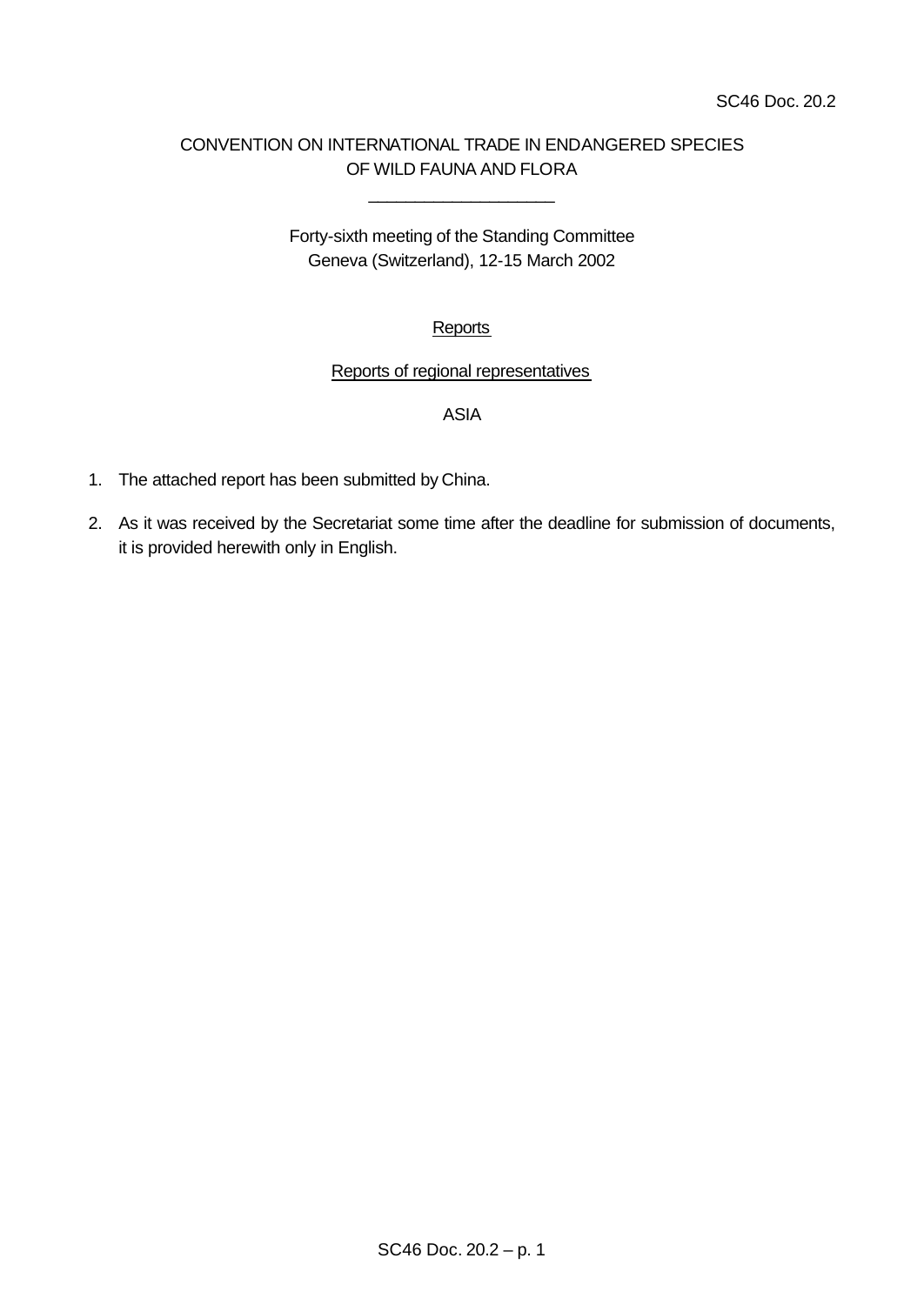## **ASIAN REGIONAL REPORT**

(June 2001- January 2002)

#### **Introduction**

This report was prepared by China as the Regional Representative for Asia. It outlines the activities that have taken place in Asian Parties represented by China to implement CITES during the period between the 45<sup>th</sup> meeting of the Standing Committee, held in Paris, Prance, 19-22 June 2001, and the 46<sup>th</sup> meeting of the Standing Committee. However, this report only covers the progress on the implementation of CITES in Brunei Darussalam, China, the Philippines, Singapore and Viet Nam from June 2001 through January 2002, and no information available from other Asian Parties represented by China has been received.

#### **Legal Building**

#### China

China's legislation in CITES implementation was analyzed and identified as Category 2 in Phase 2 of the National Legislation Project. To facilitate the process that the legislation is in full compliance with CITES requirements, China has prepared draft legislation for implementing CITES, namely Regulations on Import and Export of Wild Fauna and Flora of the People's Republic of China, and will submit it to the State Council for imminent consideration and ratification.

In accordance with the Overall Plan for Projects on National Wildlife Conservation and Nature Reserves Construction that have been approved by the State Council, the Project on National Management System Construction of Wildlife Import and Export and will be officially launched this year as a subsidiary project of the overall plan. Undoubtedly, the implementation of the project will greatly improve China's capability in CITES enforcement, especially in the terms of infrastructure construction and human resources building.

#### Singapore

The Schedules of Endangered Species (Import & Export) Act (ESA) have been amended to include Appendix III species into the provisions of ESA. As a result, the CITES Secretariat believes in its report to the  $46<sup>th</sup>$ meeting of the Standing Committee that Decision 11.18 no longer applies to Singapore and Singapore's current legislation meets all of the requirements for CITES implementation and qualifies for Category 1 status in the National Legislation Project.

#### The Philippines

Republic Act No. 9147, also known as the Wildlife Resources Conservation and Protection Act was finally enacted and approved by the President of the Republic of the Philippines on 30 July 2001. The law aims to pursue the commitments on international conventions like the CITES. At present, the CITES Management Authority is in the process of drafting the implementing rules and regulations of the said Act and expects to have this completed within the  $3<sup>d</sup>$  quarter of this year, which will provide adequate legal basis for enforcing and monitoring activities on wildlife trade.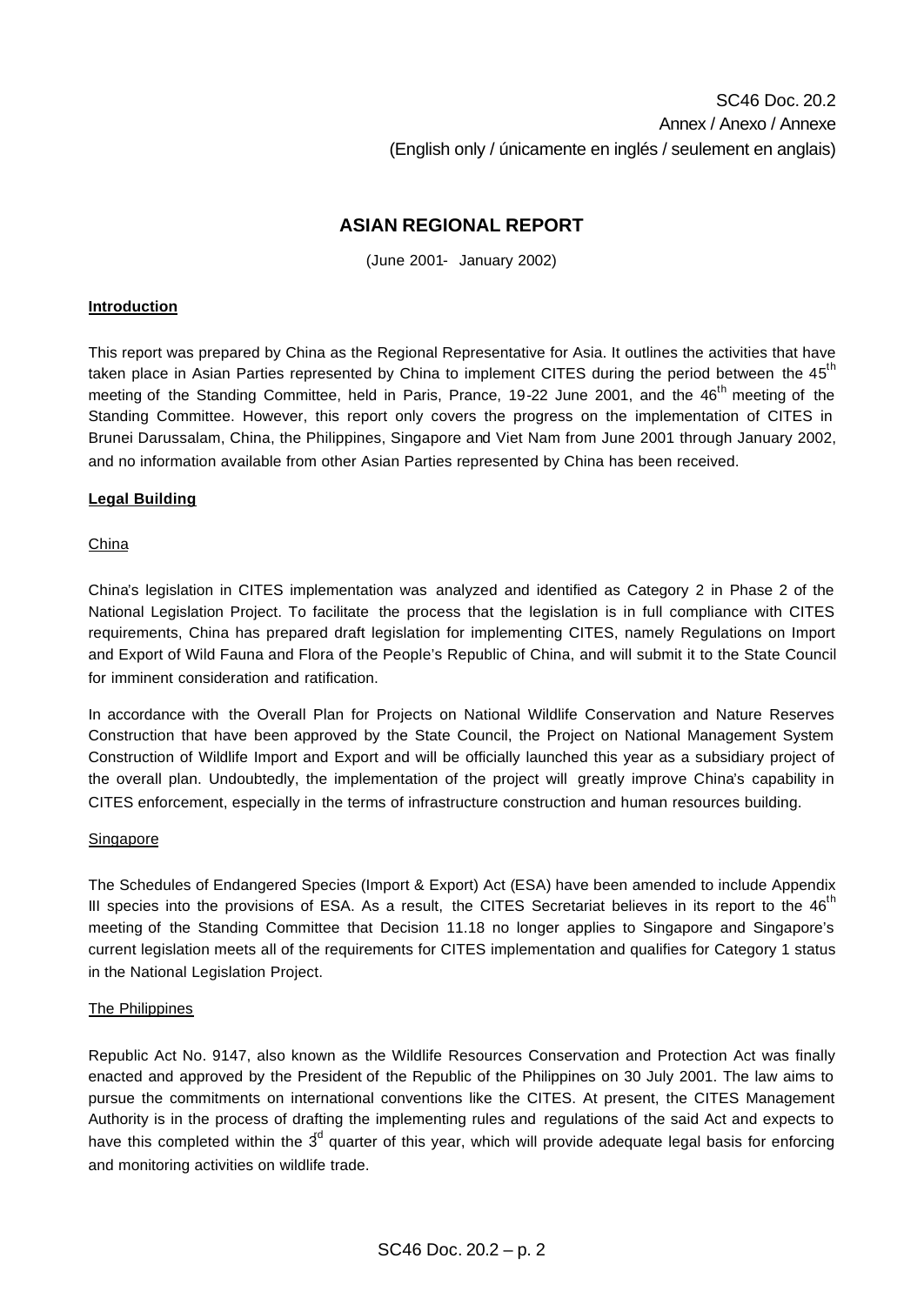#### Viet Nam

Under the support of TRAFFIC Southeast Asia, the CITES Management Authority of Viet Nam has been drafting a special Decree on CITES Implementation in collaboration with relevant agencies. The Decree ensure that all CITES requirements will be implemented seriously in order to make the wildlife resources better managed and conserved. The final draft is being submitted to the Central Government for consideration, and expects to be ratified soon.

#### **Law Enforcement**

#### Brunei Darussalam

The first seizure of specimen of Appendix I species took place on 31 December 2001, when four smuggled parts (not specified in the report) of Tiger (*Panthera tigris*) from Hong Kong SAR of China were confiscated in the International Airport of Brunei Darussalam.

#### China

During the time period between June 2001 and January 2002, the CITES Management Authority of China assisted departments of Public Security and Customs at various levels in investigating and prosecuting many criminal cases involving smuggling or illegal trafficking of specimen of CITES-listed species, which included elephant ivory, tiger bone, saiga horns, bear palms and live pythons etc..

At the requests of the CITES Secretariat and management authorities of some nations, such as the United States of America and Thailand, the CITES Management Authority of China provided adequate cooperation and assistance for investigating cases involving smuggling of saiga horns, live falcons, ivory and illegal trafficking of Tibetan antelope skins as well as forgeries of CITES permits or certificates. Such activities have intensified cooperation and coordination between China and the CITES Secretariat and pertinent management authorities.

## **Activities Related to Permanent Committees**

## China

As the Vice Chair and Regional Representative for Asia of the Standing Committee, China participated in all of 3 working groups established at its 45<sup>th</sup> meeting, namely Strategic Plan Working Group, Implementation Committee Working Group, and Time-sensitive Research Samples Working Group, and actively intervened in the work of these Working Groups. Also, China is active in organizing a regional meeting prior to COP 12 that Mongolia has offered to host with the financial support provided by the Japanese government.

China sent a four-person delegation and a three-person delegation respectively, to participate in the 17<sup>th</sup> meeting of the CITES Animals Committee (30 July  $-$  3 August 2001, Hanoi, Viet Nam) and the 11<sup>th</sup> meeting of the CITES Plants Committee (3 – 7 September 2001, Langkawi, Malaysia), both as an observer Party.

As a member of the working group established at the 16<sup>th</sup> meeting of the Animals Committee on trade in freshwater turtles and tortoises in Southeast Asia, China is dedicated to discussions on this issue and preparations for a technical workshop on this issue. Finally, the workshop entitled Technical Workshop on Conservation of and Trade in Freshwater Turtles and Tortoises was determined to be convened in Kunming City, capital of Southwest China's Yunnan Province, 25-28 March 2002. At present, the various preparations for this workshop are proceeding orderly.

The Plants Committee requested the United State of America and China to conduct a review of the conservation status of *Taxus wallichiana* at its 10<sup>th</sup> meeting. The CITES Management Authority of China is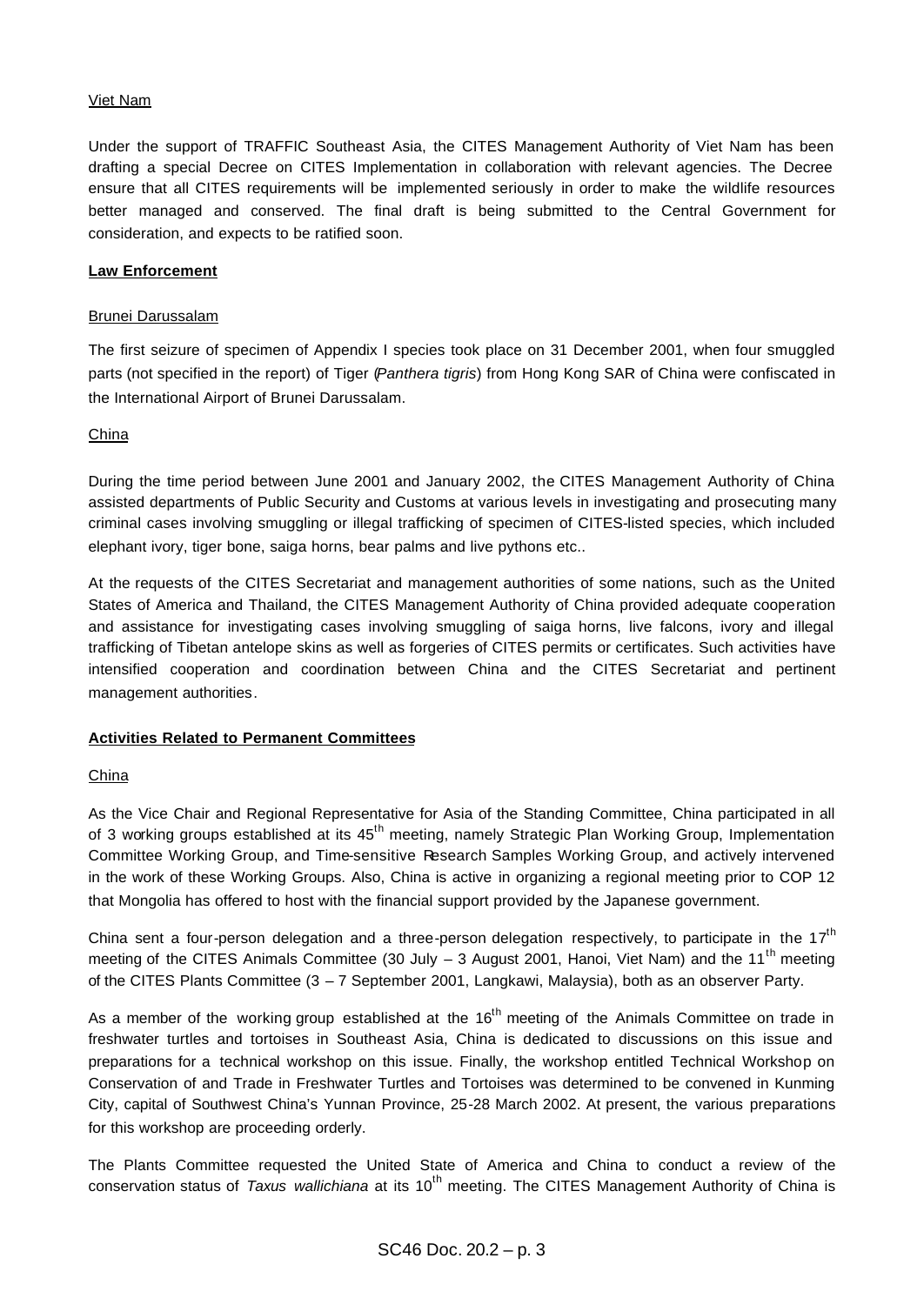currently working with the U.S. Fish and Wildlife Service (USFWS) in assessing the feasibility of inclusion of additional species of genus *Taxus* in Appendix II, and reviewing whether traded commodities derived from *Taxus* species are readily recognizable and should be subject to the provisions of CITES.

Pursuant to the secondary recommendations on *Acipenser schrencki* and *Huso dauricus* raised by the CITES Animals Committee, China responded to them in due course. Furthermore, as of the second half of 2001, China has implemented the recommended universal caviar labeling system as outlined in Resolution Conf. 11.13 for all exports of caviar of *Acipenser schrencki* and *Huso dauricus*, registered and allocated a code to all exporters and processors of sturgeon caviar. Accordingly, the CITES Secretariat published the details of the system in its Notification No. 2001/087.

#### **Domestic Management and Controls**

## China

From 12 June 2001 onwards, China has taken some concrete and effective measures to control the international trade in freshwater turtles and tortoises on primarily commercial purposes, these measures included: 1) Stop imports of specimens of Appendix II species of freshwater turtles and tortoises from those countries without establishing export quotas; 2) Suspend imports of specimens of Non-CITES species of freshwater turtles and tortoises from Cambodia, Indonesia and Thailand that don't implement control measures for these species; 3) Designate 3 import ports for imports of specimens of freshwater turtles and tortoises in Provinces of Guangdong and Hainan, both of which are main consuming locations in China.

To ensure the sustainable use of specific Non-CITES species, the CITES Management Authority of China imposed a export ban on specimen of species in Family Lucanidae and carried out quota management for exports of specimen of species in Order Anura on the basis of population assessment and consultation with the Scientific Authority.

Followed the promulgation of amendments for CITES Appendix III and the State Key Protected Wild Flora Schedule, the specimen of newly-listed species were entirely included in the Harmonized System Codes on Imported and Exported Wildlife Commodities by the Management Authority and the State Customs General Administration.

Along with the return of sovereignties of Hong Kong and Macao to the Chinese Government in succession, a cooperative and communicating mechanism has been established in the implementation of CITES among Chinese Mainland, Hong Kong SAR and Macao SAR. In late June 2001, the annual meeting for tri-sides was convened in Macao SAR, which focused on developing and taking concerted actions to control and combat illegal trade in wildlife.

## **Training and Publicity**

## **China**

In late January 2002, the CITES Management Authority of China completed an Identification Manual for Common Turtles and Tortoises both in Chinese and English version, which is designed in particular to help CITES enforcement staff to identify species of turtles and tortoises more quickly and efficiently.

## **International Cooperation**

## China

In November 2001, a delegation from the Management Authority paid an official visit to South Africa aiming to seek solutions with the counterpart of South Africa in effectively regulating and controlling trade in live